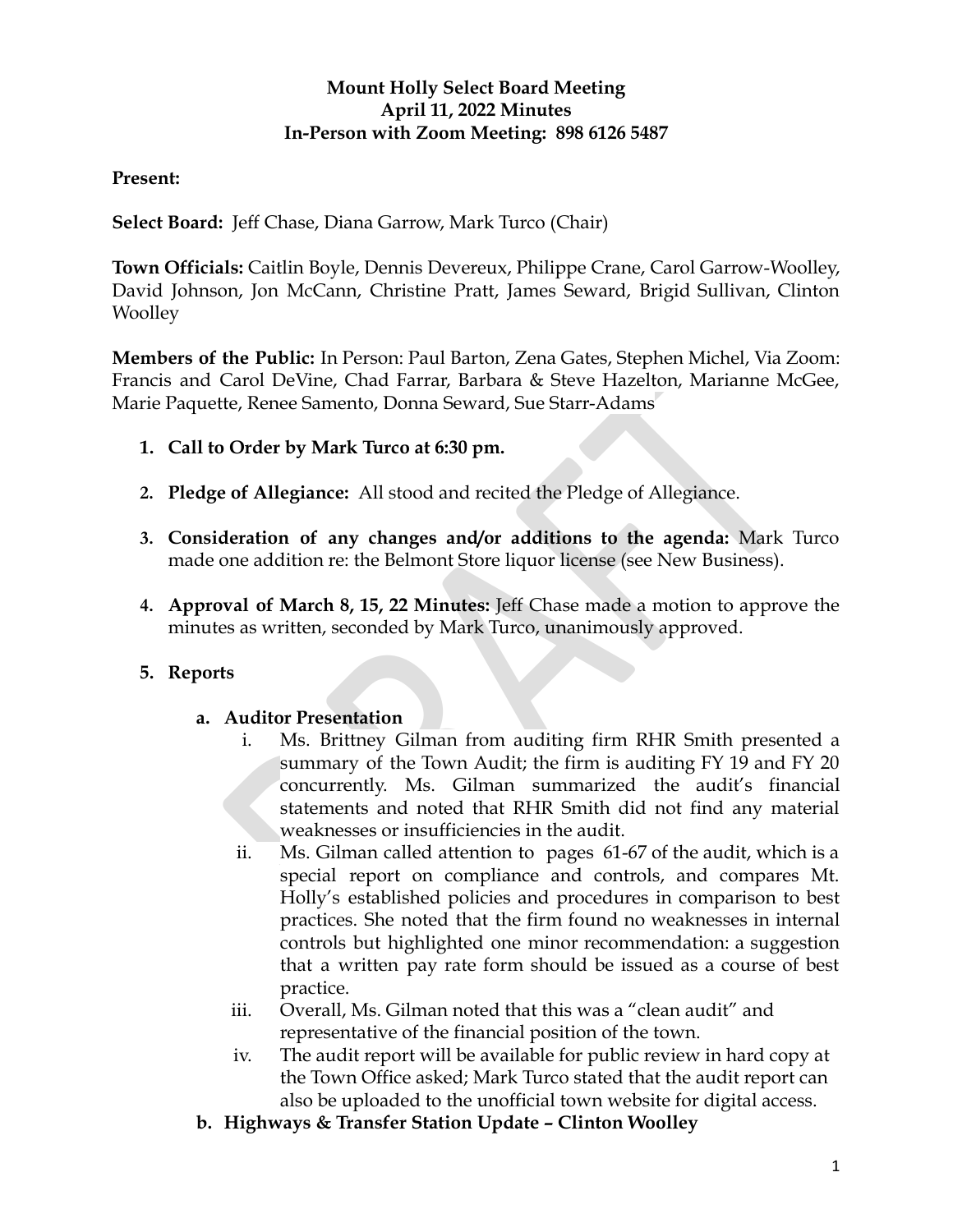- i. Mr. Woolley reported that the property owner who owns the road at the end of Summit Rd. Extension would like to improve the road to the town's specifications and subsequently turn the road over to the town for ongoing maintenance. Mark Turco suggested scheduling a follow-up meeting for Mr. Woolley and a Select Board member to make a visit to the site to assess next steps.
- ii. Spring grading will begin the week of April 18.
- iii. Mr. Woolley has priced out the cost of running the excavator this year.
- iv. Culverts ordered last year have been received and will be used for spring work; Jeff Chase suggested ordering additional needed culverts now, to prevent delivery delays.
- v. Mr. Woolley reported that Tim Hubbard is interested in purchasing the recycling containers used at the Transfer Station prior to the introduction of single-stream recycling; the Select Board did not see any reason not to proceed.

### **c. RRPC TAC – VPSP2 – Bridge List**

- i. Bridge 64 is on the Bowlsville List. Jeff Chase noted that Bridge 15 is also on the priority list, per the Town of Wallingford's selectboard meeting minutes.
- ii. Mr. Woolley noted that Freeman Brook Road was built circa 1923 and might be a priority. Jeff Chase noted that Hortonville Road was prioritized last year; a grant application was also done for Sawyer Hill.
- iii. Dennis Devereux asked whether there was an effort to put additional guardrails on Maple Hill Road. Mark Turco asked Mr. Woolley to procure poles for this purpose.
- iv. Town will apply for additional VTrans Town Paving (Belmont Rd) and Structures Grants (Sawyer Box Culvert) – Grant Deadline 4/15/22

## **b. Treasurer – David Johnson - Monthly Income & Expense Report**

- the recycling containers used at the Transfer Station prior to the<br>
introduction of single-stream recycling; the Select Board did no<br>
any reason not to proceed.<br>
i. Bridge 64 is on the Bowlsville List. Jeff Chase noted tha i. David Johnson noted that there is a new account for the fire department vehicle fund; the existing accounts will be closed and added to the new one, which will consolidate all fire department vehicle funds in one place.
	- ii. Outstanding property taxes are receivable at \$58,000 as of April 1. Three overdue payments have already been received by the Town. This is about the same as last year, and about the same number of properties. Property owners who are delinquent have been notified.
	- iii. Mr. Johnson reported the following as notable on the Town's Profit and Loss Statement: 1) building construction registrations numbered 4-5 in March; construction costs are holding many things back, so budget projections are unlikely to be met in this area; 2) Additional lines of revenue include a reappraisal payment from the state and a revenue line for the Equalized Education Grand List payment from the state; 3) Solid waste label revenue is on track to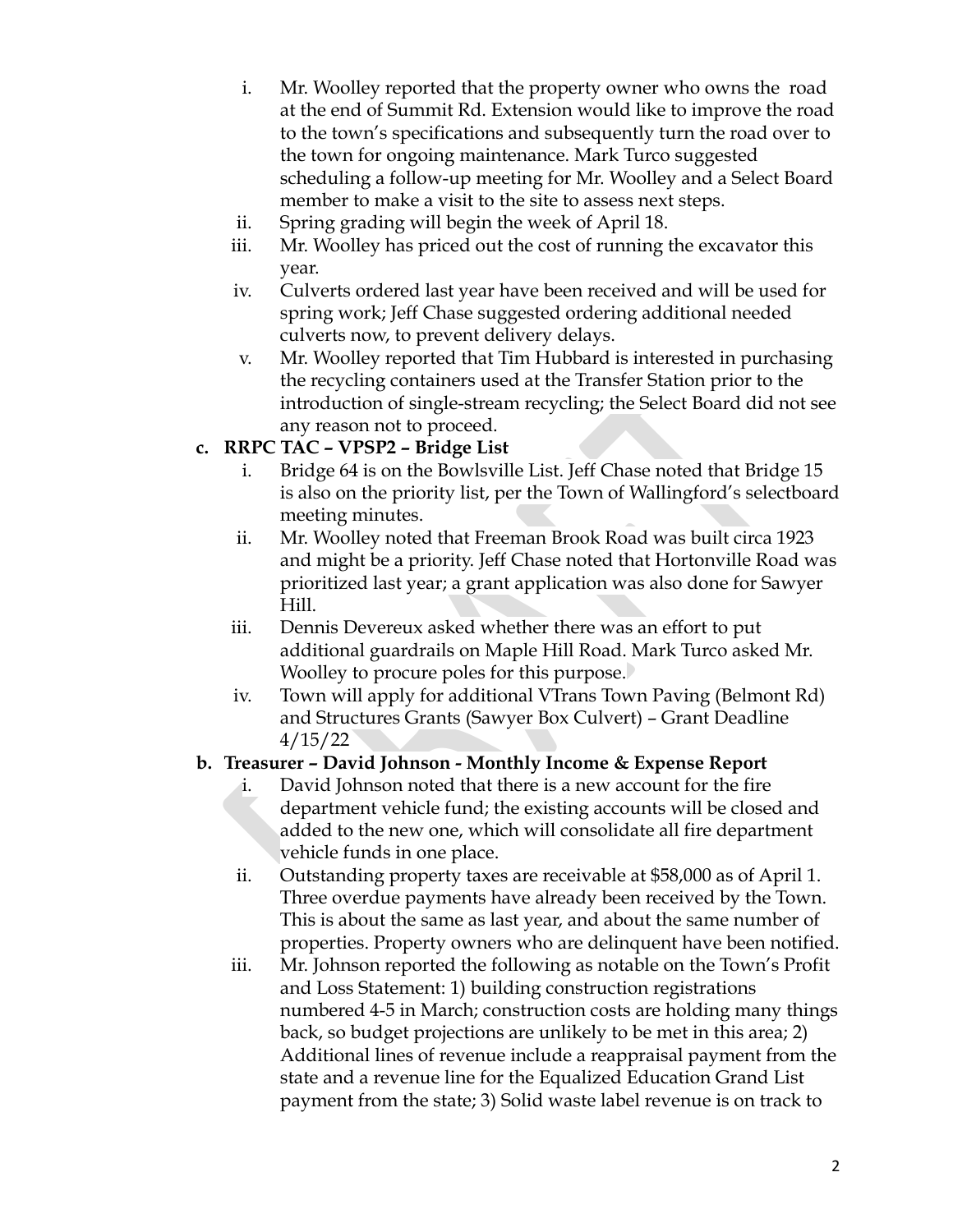meet budget projections at ~\$22,000; this is slightly under last year at this time; 4) the Casella bill has also been received.

- iv. Mr. Johnson noted that re: waste disposal, the Transfer Station has received 14 tons less waste to date compared to last year; and about 6 tons less recycling.
- v. Sherri Geimer has been selected for the position of Assistant to the Treasurer. Dennis Devereux pointed out that if David Johnson does not run for the Treasurer position again next year, there is an opportunity for the new Assistant to train for several months under David should he or she be interested in assuming the Treasurer role.

### **c. Mount Holly Planning Commission Update – Jon McCann**

i. Jon McCann provided an update on the Jeb Porter application for subdivision.

## **d. Mount Holly Conservation Commission (MHCC) Update**

- i. Conservation Commission Chair Fra DeVine noted that the Select Board should have received a restatement of policies and procedures approved by the CC at their last meeting; they elected a new slate of officers who will serve until October. These officers are Fra DeVine (Chair); Phil Leonard (Vice Chair); Fred Garrow (Treasurer); Clerk (Phil Leonard).
- ii. The CC's shade tree inventory is continuing.
- subdivision.<br>
Mount Holly Conservation Commission (MHCC) Update<br>
i. Conservation Commission Chair Fra DeVine noted that the Sel<br>
Board should have received a restatement of policies and<br>
procedures approved by the CC at t iii. The Star Lake restoration effort is being led by Phil Leonard; he is seeking permission to put in a bottom barrier at Star Lake (similar to what is at Lake Nineveh). The permit is being applied for now; there will be a  $\sim$ 30-day period during which the public can ask questions before the permit is a fait accompli. Mr. Leonard also found an opportunity to apply for a mini grant (\$600) from the Association of Vermont Conservation Coalitions (AVCC) for educating the public about the bottom barrier on Star Lake.
	- iv. David Martin and Phil Leonard have put together a list of recreational opportunities in Mt. Holly and will publish a brochure describing these opportunities for Town members and visitors.
	- v. The Core Forest Committee has identified areas where there has been significant development between 1992 and 2019 and is assessing how much core forest has been compromised by that development.
	- vi. Diana Garrow asked that the MCCC post its meeting minutes at the Town Office; MHCC meeting minutes are also posted online. Jeff Chase agreed to continue to print and post the meeting minutes at the Town Office.
- **e. Packer Cemetery Agreement and Additional Cemetery Updates - Dennis Devereux**
	- i. Dennis Devereux reported that the Packer Cemetery funds will remain isolated from other cemetery funds, to be used only for Packer Cemetery; he is seeking volunteers to mow Packer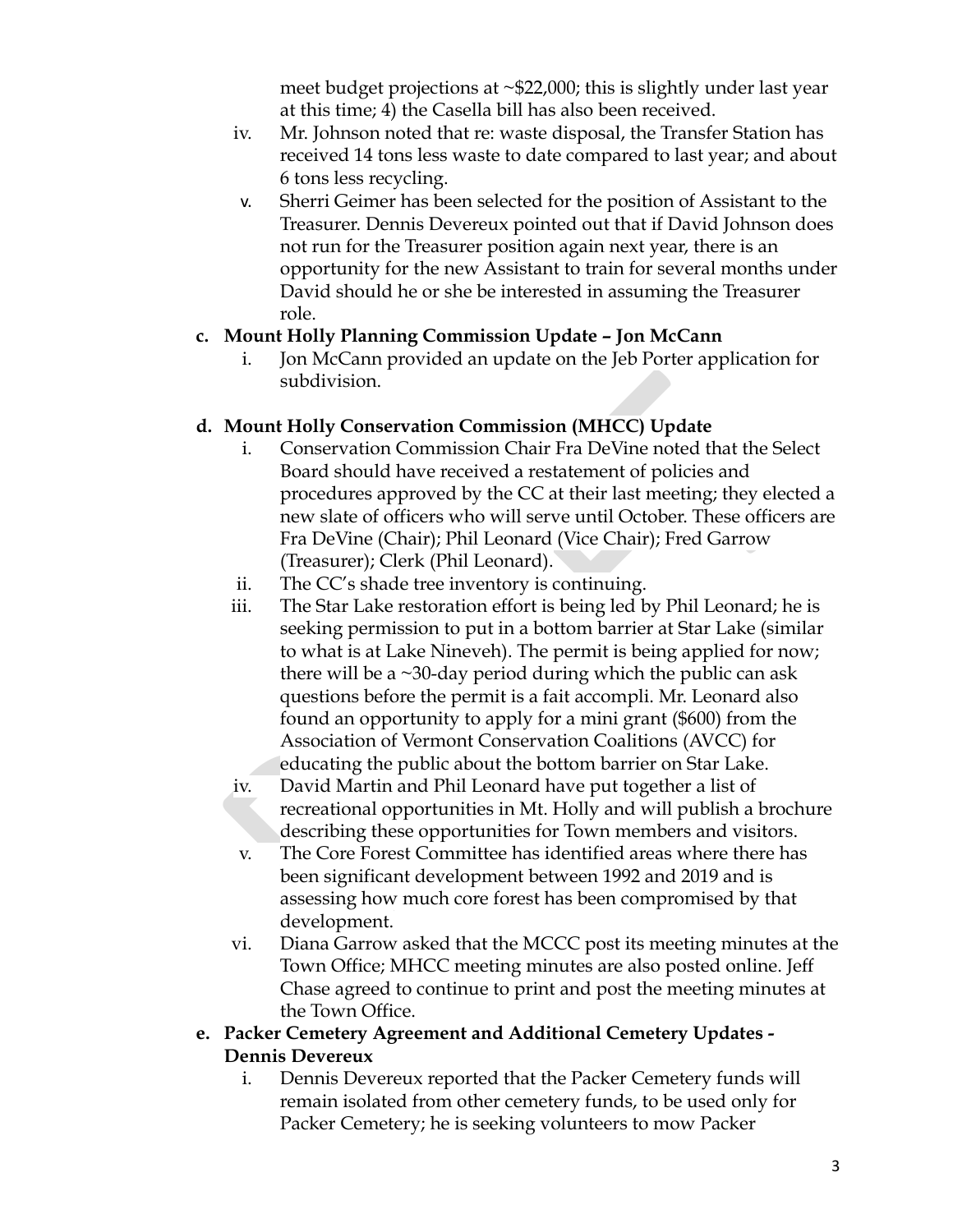Cemetery, and is also seeking topsoil to fill in areas that need it; Dennis will oversee re-seeding as needed. Phil Crane will also assess the trees in the cemetery.

ii. Mr. Devereux noted that the price per lot at Packer Cemetery is \$200 per lot; this is lowest in area (including among other cemeteries in Mt. Holly) and may be among the lowest in state. Dennis suggest that they raise the price to \$300 and advertise plot availability in the Chit Chat. (He noted that area towns charge more and already advertise in the Chit Chat. For example, Wallingford charges \$400; Weston charges \$500 for residents and \$1000 for non-residents; Ludlow gets \$850 per plot, plus additional fees.)

## **6. New Business**

- **a. Annual Local Emergency Management Plan (LEMP) Update** Due to RRPC by 4/30/22
	- i. Jeff Chase reported that he has made edits to the plan prior to its filing by 4/30; edits include adding a tagalong trailer to list; he also made adjustments to the list of official town contacts.
	- ii. There was a motion to accept the LEMP Plan as Updated. Diana Garrow made the motion; Mark Turco seconded; unanimously approved.
- **b. RFP: FY23 Winter Sand**
	- i. Jeff Chase noted that he will be making minor edits to the RFP for a Winter Sand contract in time for next regular meeting of the Select Board, and will also post the RFP in public places.
- **c. Naming of New Road (formerly Bolalek driveway)**
- Annual Local Emergency Management Plan (LEMP) Update Di<br>
RRPC by  $4/30/22$ <br>
i. Jeff Chase reported that he has made edits to the plan prior<br>
filing by  $4/30$ ; edits include adding a tagalong trailer to list; he<br>
made ad i. The property owner who purchased the parcels formerly owned by the Bolaleks is seeking permission to designate the property's access driveway a private road with the name, "Jack Frost Lane Private." The town will measure the road and approve the name (for 911 purposes only). Diana Garrow made a motion to assign the road formerly known as the Bolalek private drive "Jack Frost Lane Private." Mark Turco seconded the motion; unanimously approved.

#### **d. Scampsville Road Signage**

- i. Dennis Devereux raised concerns that the "Scampsville Road" sign off 155 should be removed, as this is not an actual town road. Paul Barton noted that he thinks the sign is an interesting feature of Mt. Holly and should not be taken down. Marie and Bruce Paquette (joining virtually) also expressed interest in the sign being taken down, as the road abuts their property and attracts snowmobiling traffic. Jim Seward noted that the road may provide state forest access. Mark Turco said he believes this is a state-owned sign that cannot be removed; he will reach out to Brian Sanderson (Agency of Transportation District Project Manager for the State of Vermont) to inquire further.
- **e. Temporary Emergency Housing Assistance (897 Route 155)**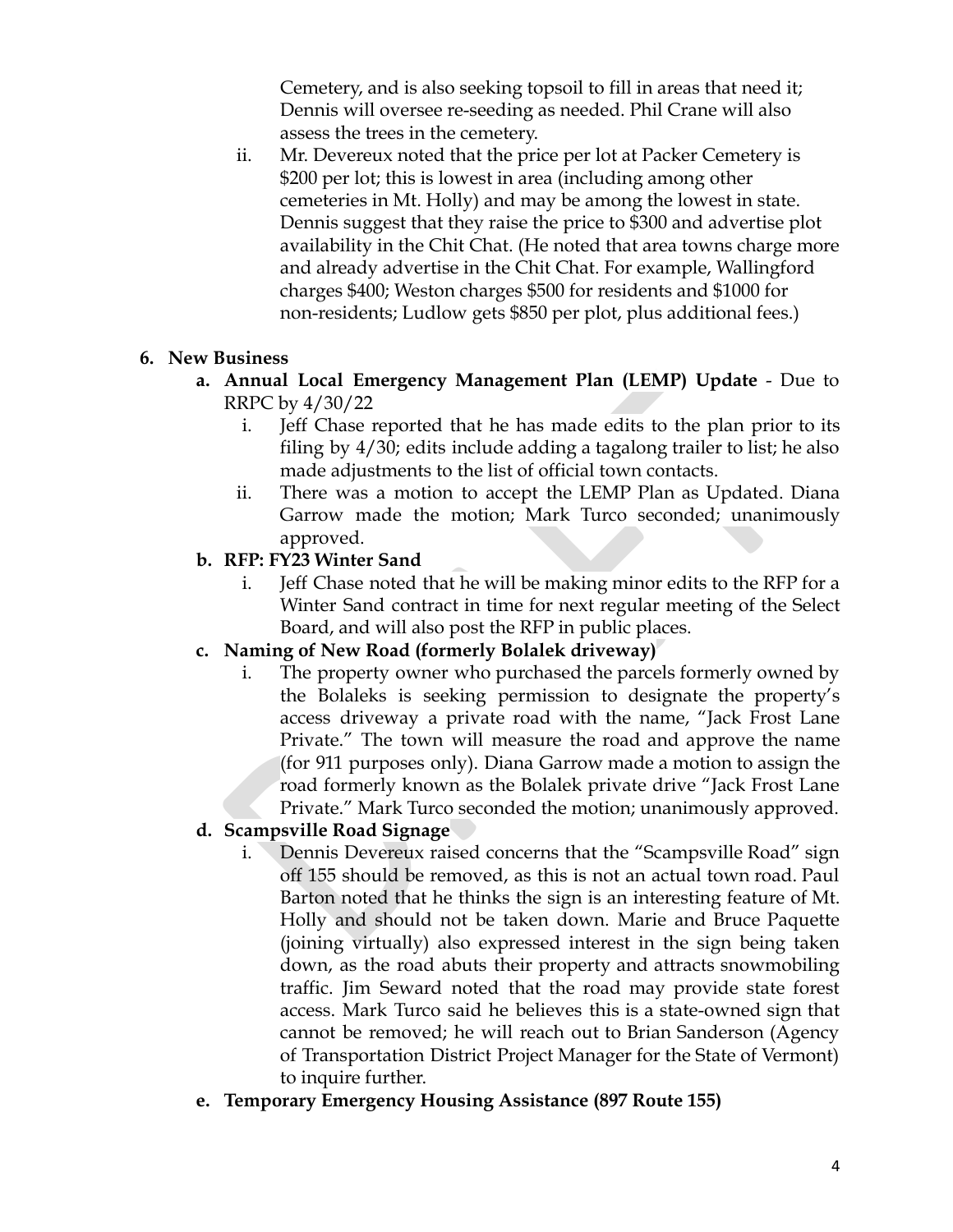- i. Tim Bickford provided information to the Select Board re: state policies regarding Temporary Emergency Housing Assistance; this is in regards to the property known as the The Blue Spruce Inn (897 Route 155).
- **f. Personnel Policy**
	- i. Jeff Chase noted that a few items were adjusted in the draft Town of Mount Holly Personnel Policy; namely, two minor bank holidays have been designated as "floater" holidays that can be used at any time as a vacation day by Town employees.

## **g. Star Lake Mowing**

i. Dennis Devereux reported that the Fitzgeralds are still planning on mowing at Star Lake beach. Diana Garrow will contact them to confirm they have continued interest in the job. (They also provide mowing to several town cemeteries and the museum.)

# **h. Liquor License for Belmont Store**

i. Jeff Chase made a motion to approve the renewal of the liquor license for the Belmont Store for 2022; Mark Turco seconded the motion; unanimously approved.

# **7. Ongoing Business**

- **a. Select Board Administrative Assistant Hiring Update**
	- i. Jeff Chase made a motion to hire Caitlin Boyle for the Select Board Administrative Assistant position; Mark Turo seconded the motion; unanimously approved. The Select Board welcomed Caitlin to the position.

# **b. Highway Department Openings**

mowing to several town cemeteries and the museum.)<br>
1. Liquor License for Belmont Store<br>
i. Jeff Chase made a motion to approve the renewal of the liquor<br>
incense for the Belmont Store for 2022; Mark Turco seconded the<br>
mo i. There have been two applications to the highway department opening. Mark Turco noted that he would like to set up interviews for the individuals as soon as possible; there will be a special meeting of the Select Board for those interviews, to take place on Friday, April 15th at 3 pm in the Town Office.

## **c. Summit Box Culvert Update and Authorized Signer for Summit Road Box Culvert Project**

- ii. Jeff Chase noted that there are two different head wall options for the Summit Road Box Culvert Project; one will be selected. Mr. Chase and Mr. Woolley have inspected the culvert; proposed contractor Otter Creek Engineering has agreed to host a pre-con as part of scope of work for the contract; Otter Creek has signed the contract but the Select Board has not yet signed it.
- iii. Mark Turo made a motion to assign Jeff Chase as the authorized signer for the project contract; Diana Garrow seconded the motion; unanimously approved.

# **i. Junk Ordinance Enforcement - Rt 103, Rt 155, Gates Road**

i. The property formerly known as the Blue Spruce Inn is still in noncompliance with the Town Junk Ordinance. It is not known whether there is anyone currently living there. Jeff has established a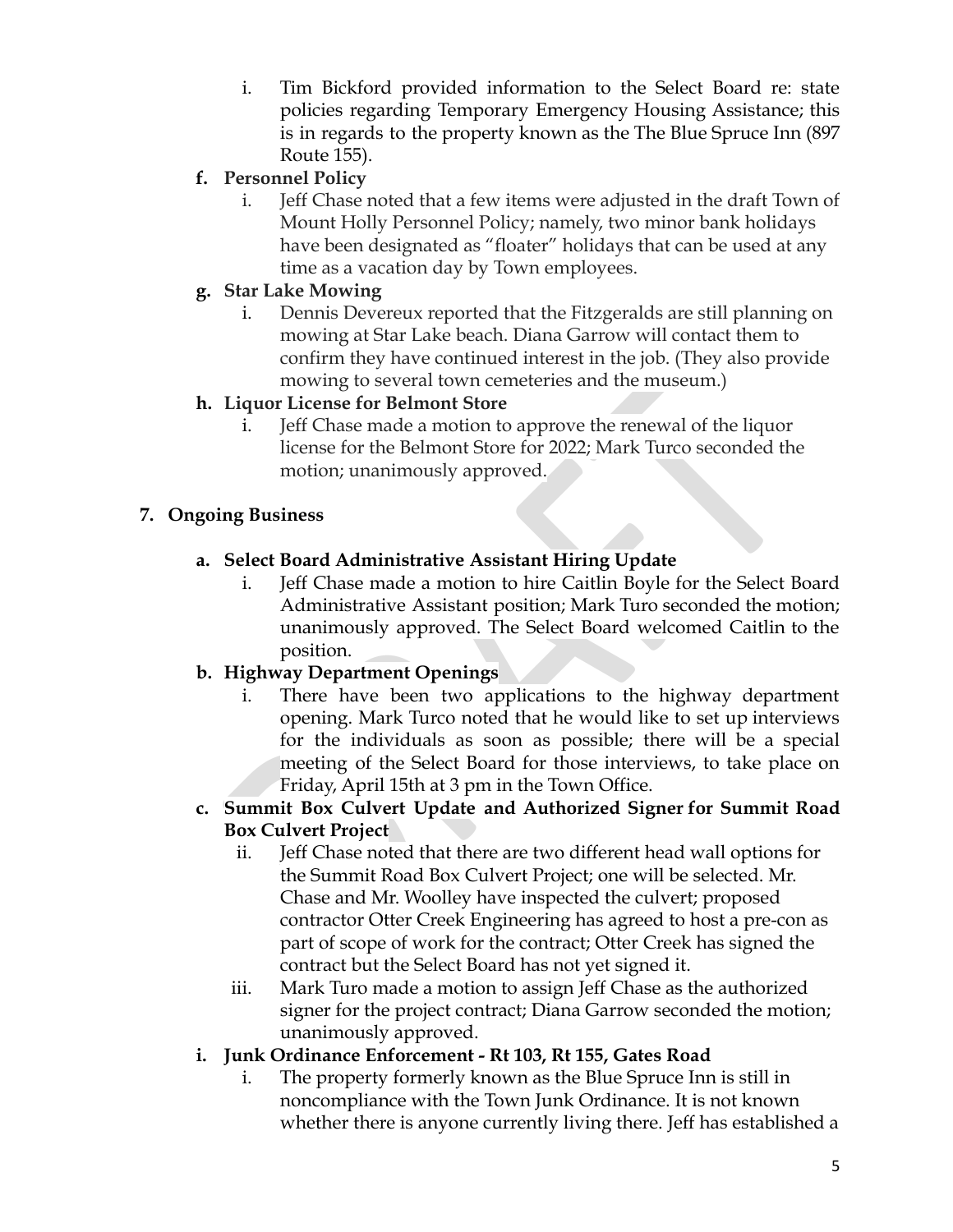line of communication with the property owner and the Select Board will continue to ticket the property owner; the Select Board will consult with the town attorney re: what to do if ticketing doesn't resolve the issue.

- local custom and culture historically tolerated personal freedom<br>property owners, and that the people of Mount Holly have bee<br>open-hearted to neighbors, with a sense of humor and kindnes<br>toward people in unfortunate circu ii. Linda Miller wrote a letter of complaint to the Select Board re: three properties she believes to be in non-compliance with the Town Junk Ordinance. These properties include 830 Gates Road S; and the two adjacent properties at the corner of Gates Road S and Sharon Lane. Town Treasurer David Johnson noted that the first property is part of an estate and has been for several years; the second two are owned by the same property owner and the taxes are paid. Jeff Chase noted that the properties do not seem to be in noncompliance, according to the ordinance. Paul Barton noted that local custom and culture historically tolerated personal freedoms of property owners, and that the people of Mount Holly have been open-hearted to neighbors, with a sense of humor and kindness toward people in unfortunate circumstances. Mark Turco noted that the care of abandoned properties is not under the jurisdiction of the Select Board, and that abandoned buildings don't fall under the town's junk ordinance. Mr. Turco and Jeff Chase agreed that property owners can be contacted via the contacts on their tax records and asked to take care of any hazards.
	- iii. The property in noncompliance with the Junk Ordinance on Route 103 has made some progress on cleanup. Jeff Chase will continue to communicate with property owners.

## **j. Conservation Commission Appointment – Letter of Interest Due 4/11/22**

i. One letter of interest has been received for the MHCC position from Susan Presson. Diana Garrow made a motion to appoint Susan Presson to the Conservation Commission. Jeff Chase seconded the motion; unanimously approved.

## **k. ARPA Update**

- i. Loss Revenue Acknowledgement
	- 1. Jeff Chase made a motion that "The Town of Mount Holly make the one-time irrevocable decision to elect the standard allowance approach for our ARPA award in the amount of \$371,863.98, to spend on provisions of government services throughout the performance of the grant. Diana seconded the motion; unanimously approved.
- ii. Annual Reporting due 4/30/22

## **l. Board of Adjustment**

- i. Stephen Michel noted that the Town has a subdivision ordinance that references an appeal process for those appealing subdivision decisions from the Planning Commission.
- ii. Mark Turco and Diana Garrow recommended that a letter be prepared to seek a panel of no more than five panelists (plus two